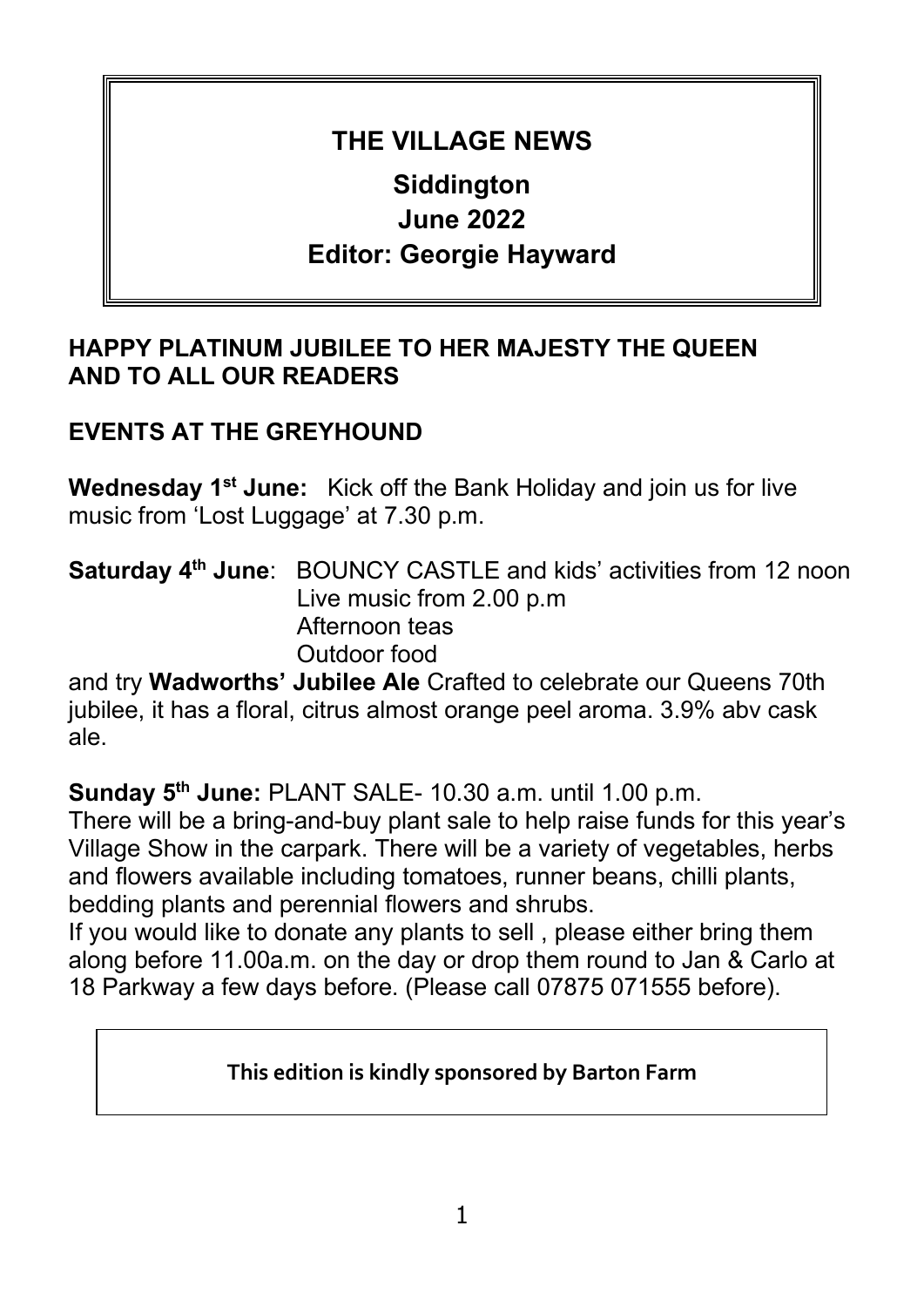### **Neighbourhood Plan**

The Council agreed to proceed with a Neighbourhood Plan for Siddington. Cllr Hayward would form a steering group to take things forward.

### **Planning 22/00937/COMPLY**

Applicant: Anesco Ltd, The Green Easter Park, Benyon Road, Reading, RG7 2PQ

Proposal: Compliance with conditions 3 (Archaeology), 5 (Landscape Scheme), 8 (Landscape and Ecology Management Plan), 11 (Landscaping details native black poplar), and 13 (Construction Management Plan) re permission 20/04499/FUL - Construction of a temporary 19.94MW Solar Farm, to include the installation of Solar Panels with transformers, a DNO substation, customer substation, security fence, landscaping and other associated infrastructure (including a temporary construction access point) at land at Grid Reference 403536 198745, Ashton Road, Siddington

Consultation expiry date:  $8<sup>th</sup>$  April 2022

The Council strongly objected to the Transport Management Plan (TMP) submitted as part of this application. The TMP had ignored the Council's concerns regarding the access route for HGVs through a residential area with 90 degree bends and considerable on-street parking, and also ignored the suggested alternative route, which although longer, followed roads more suited to HGVs and avoided residential areas altogether. To suggest that residents and businesses along the TMP preferred route should be encouraged "to keep access routes free of traffic during the hours of operation" would be unworkable and unenforceable in practice. The assertion that the surrounding roads were already subject to use by industrial vehicles was simply not true due to the existing weight restrictions, and any offenders would be reported to the police.

The Parish Council therefore reiterated its objections below:

"Whilst the Parish Council does not object in principle to the development, it does strongly object to the developer's proposed transport plan during the construction phase at the site, which would mean HGVs accessing the site from the north via Bridge Road and Siddington Road through the village where a weight limit was in force. These roads have difficult bends to negotiate and many parked vehicles. For safety reasons the Council believes that a better and safer route would be from the Spine Road (B4696) junction with the A419 trunk road and via Ashton Road from the south, thereby avoiding the residential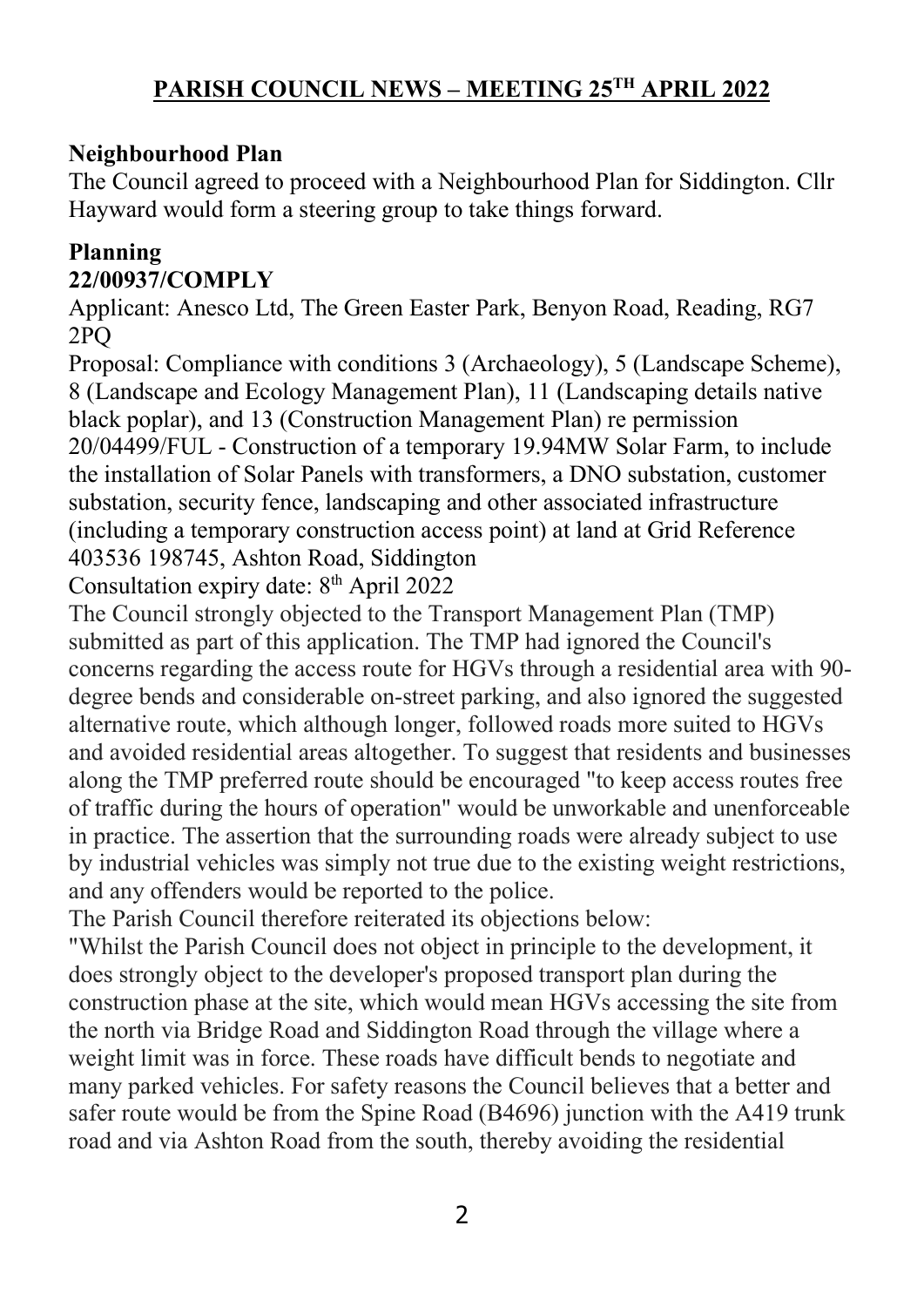villages of Siddington and South Cerney and their respective weight limit restrictions."

#### **OBJECTION**

### Planning decisions of Cotswold District Council to 7<sup>th</sup> April 2022 **21/02544/FUL**

Proposed dwelling at Siddington House, Siddington, GL7 6EU. Application refused.

### **21802555/FUL**

Proposed 3 no. dwellings to replace existing aircraft hangar at Siddington House. Application refused.

### **22/00539/FUL**

Erection of a rear extension at Lonsdale, Siddington Road, GL7 1PD. Application permitted.

## **PARISH COUNCIL NEWS - MEETING 10TH MAY 2022**

## **Chair & Vice-Chair of the Council**

Cllr Marcia Turner and Cllr John Hayward were unanimously elected as Chair and Vice-Chair respectively of the Council for the coming year.

**Cllr Chris Smith** was welcomed as the recently co-opted member of the Council.

## **Highways & Public Rights of Way**

The Clerk would report the following:

- The overgrown hedge and damaged gateway sign on Siddington Road,
- The overgrown hedges along the paths from the post office along the back for the allotments and to The Common,
- The poor state of the canal towpath alongside Corin,
- The poor state of the footpath between Pound Close and the school.

## **Playing Field**

The Council would be interested in receiving suggestions for activity equipment aimed at older children at the playing field. Please contact the Clerk with any suggestions in the first instance.

## **Covid-19 Support**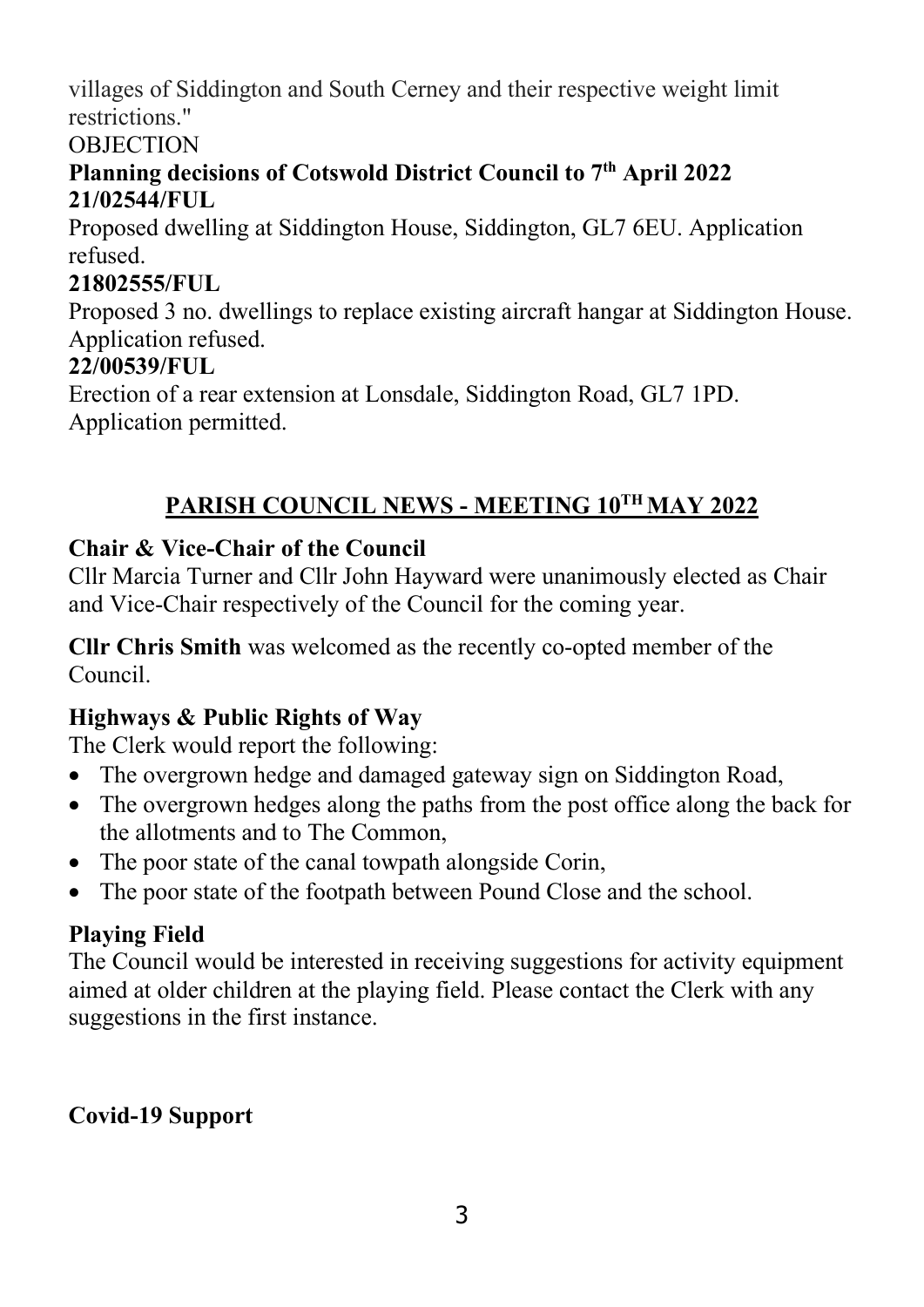Due to the fact that the Covid-19 support phone had not been used since September 2021, the Council had now cancelled the contract. The Council expressed its gratitude to Jude Grayson and to all the volunteers for all their invaluable assistance to residents during the pandemic.

### **Graveyard Extension**

Cllr Hayward reported that new Environment Agency advice on graveyards had been published and new permits would be required. The new rules would prevent interments within 30 metres of a watercourse. This would likely cause problems for the proposed extension on the land currently offered to the Council by the Bathurst Estate. Professional advice would be needed before proceeding. Cllr Hayward would report back to the June meeting.

### **Defibrillators**

It was agreed that an additional defibrillator was desirable for the Upper Siddington area, but it was noted that a power source would be required. The Clerk would write to Chesterton AFC to investigate siting one on the clubhouse at the playing field. The Clerk would also write to Stonewood Partnerships to suggest they provide one for residents at Severells Field.

### **Green Lane – fly-tipping and anti-social behaviour**

Cllr Evemy (CDC) had reported that officers had not felt that a Public Space Protection Order would be appropriate for Green Lane as it would simply lead to displacement of the fly-tipping problem. Cllr Evemy would arrange a site meeting with officers, Councillors, the Clerk and Ben Knight to discuss the problem. The fact that anti-social behaviour other than fly-tipping was an issue would also be emphasised.

**Full draft minutes of meetings may be viewed on the council website. The agenda and Covid requirements for attendance at meetings are published on the website and on the notice board outside the post office in due course as meetings are called. Meetings usually take place in the Committee Room at the Village Hall. The next meeting is planned for Tuesday 14th June 2022.** 

> **Robert Cowley – Parish Clerk** [siddingtonclerk@gmail.com](mailto:siddingtonclerk@gmail.com) **[www.siddingtonparishcouncil.org.uk](http://www.siddingtonparishcouncil.org.uk/)**

> > Siddington C of E Primary School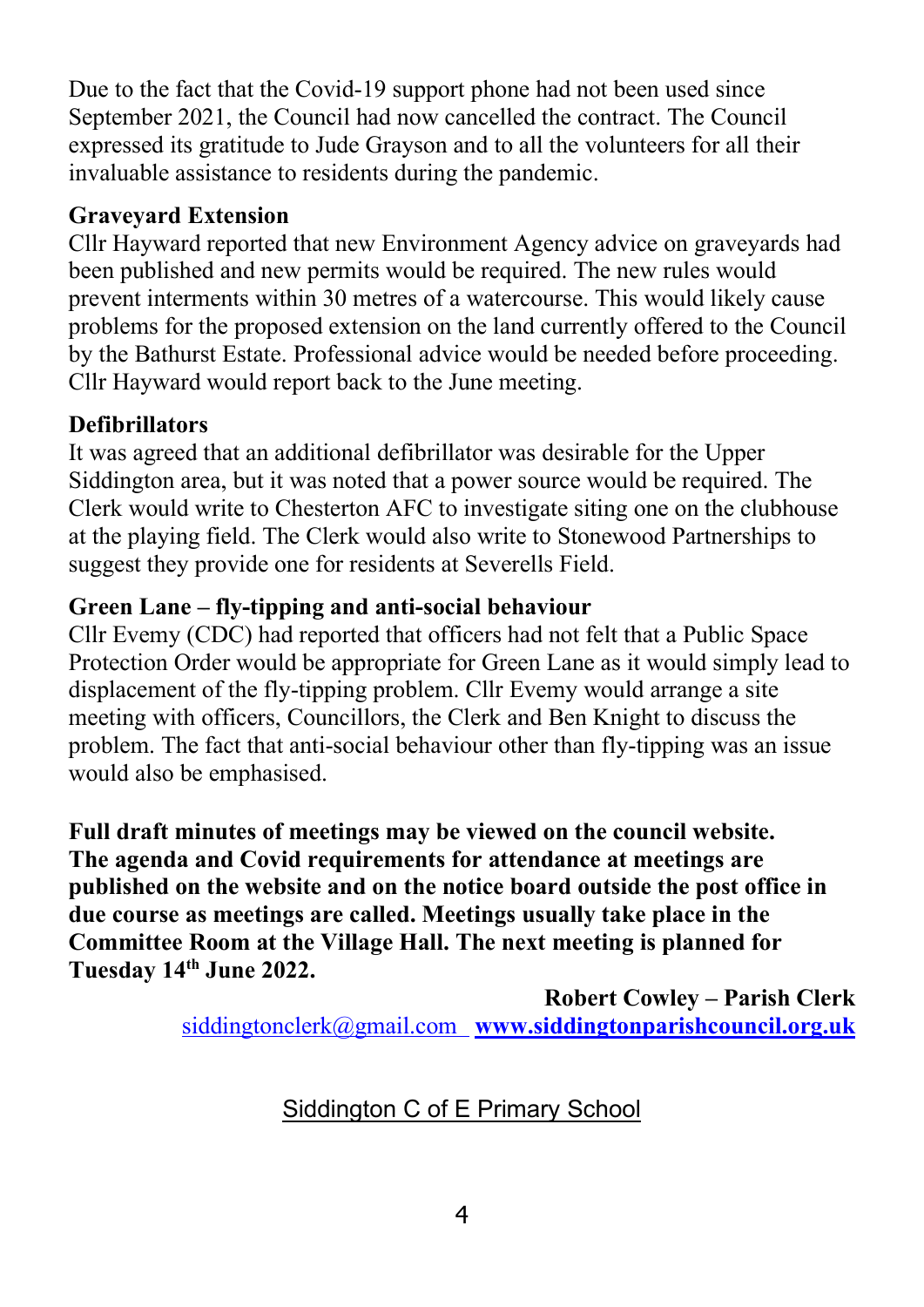We were pleased to hear that we were oversubscribed this year, with more children than we can accept applying for a place in September. We are really looking forward to welcoming our new September starters and inviting them in for visits next term.

We have been continuing with our interschool sports activities, with the children visiting both Kingshill and Deer Park Secondary schools. The children are also enjoying a new choice of enrichment activities on a Friday afternoon. These include cooking, gardening, tennis, rounders, and music.

Our school eco-committee have been working hard to develop the school site and make us more sustainable. We have introduced a composting system to ensure that we are composting our waste from the classrooms and from the playground. We are also hoping to work with our new neighbours at Orchard Field on developing the sustainability of our school.

We have welcomed five new pupils this month and they all report that they feel happy and settled already. One child said, when asked how he was feeling about the change, 'I love it here'. Another said that they felt 'nervous at first' but were fine after 'less than an hour'! Thank you to our PTA who provided a welcome gift of a Siddington teddy bear to all the new pupils.

We are looking forward to our 'street party' and dance workshops at the end of May. This will be part of our Jubilee celebrations and we can't wait to see the children (and staff) dress up in costumes from across the decades.

### **Mrs Cook – Headteacher**

### **June Trotman Memorial Service**

The family of June Trotman are holding a memorial service on Saturday 2nd July 11.30 a.m. at Holy Rood Church, Ampney Crucis and will be holding a buffet afterwards at the Ampney Crucis village hall. Everyone welcome. Any donations will be sent to Help for Heroes.

### **Linda and family SIDDINGTON EVERGREEN CLUB**

Hello Everyone,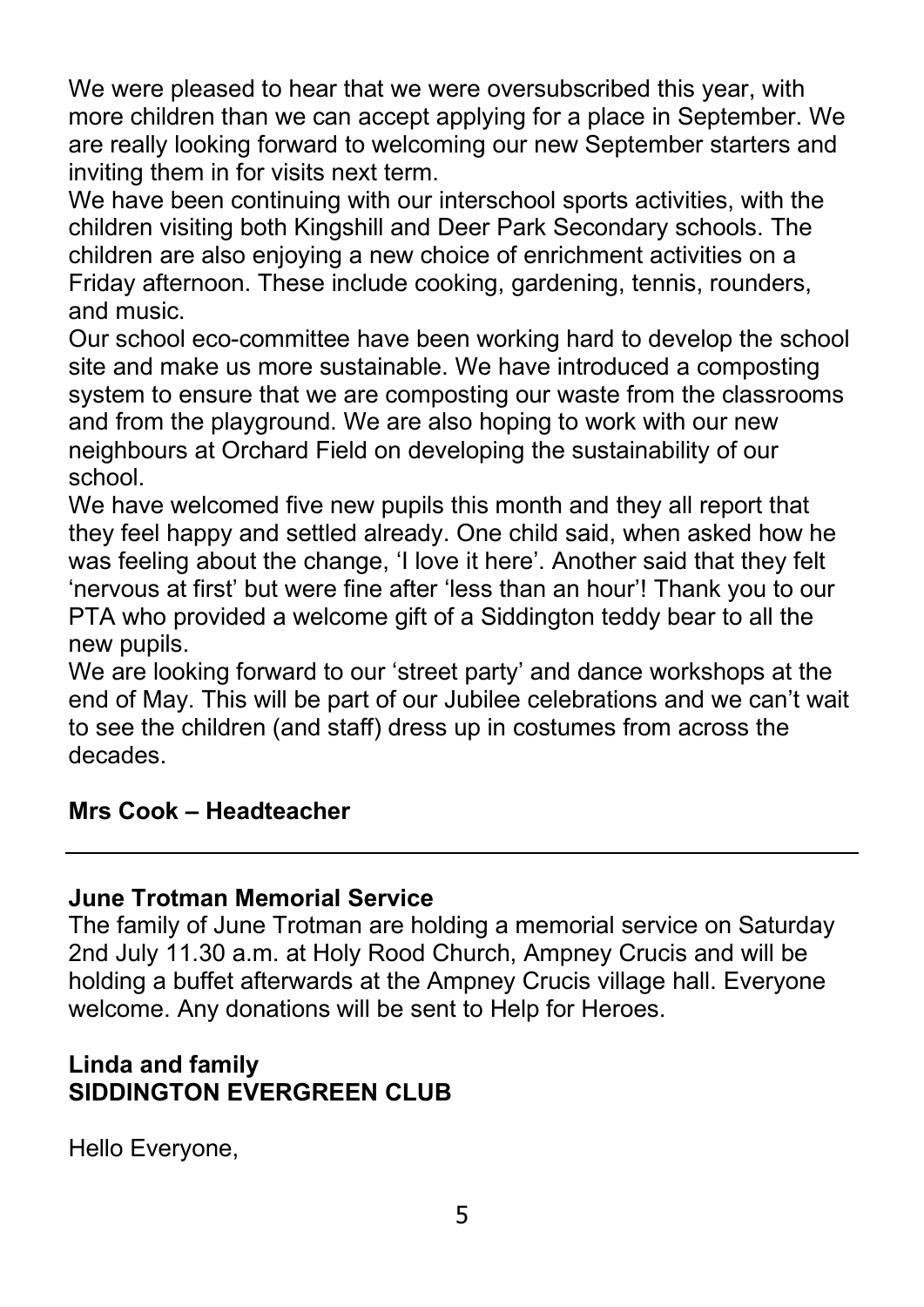After the long break due to Covid we shall be meeting again on Tuesday 14<sup>th</sup> June at 2.30 p.m. in the Elizabeth Way Community Room to discuss the way forward.

# **Every blessing Evelyn & David Mole (640028)**



## **Siddington Cricket Club**

The Cricket Club started the season with wins over Selsley & Rodborough, Wanborough and Quedgeley & Hardwick. June Fixtures are 8th Avebury Away, 12th Aldsworth Home, 17th Swindon Nomads Away,

19th Ashton Keynes Away, 23rd Stroud Post Office Home, 26th Tewkesbury Away, 28th Kempsford Home.

*The Power of Self Care … the NHS and beyond* Special Event 10 am to 4pm Tuesday 14<sup>th</sup> June, Market Place, **Cirencester** 

As part of Cirencester Town Council's Health and wellbeing week, the Patient Participation Groups of the various GP surgeries around Cirencester have organised this event. It aims to extend their knowledge of where to find and get help in a range of areas attended by representatives from the NHS as well as charities and commercial organisations. Come along and find out more about who can help and support and where to find them locally.

*Whilst we take every care to ensure that the data in this publication is accurate, neither the editor nor its editorial contributors can accept and hereby disclaim any liability to any party to loss or damage caused by errors or omissions resulting from negligence, accident or any other cause.*



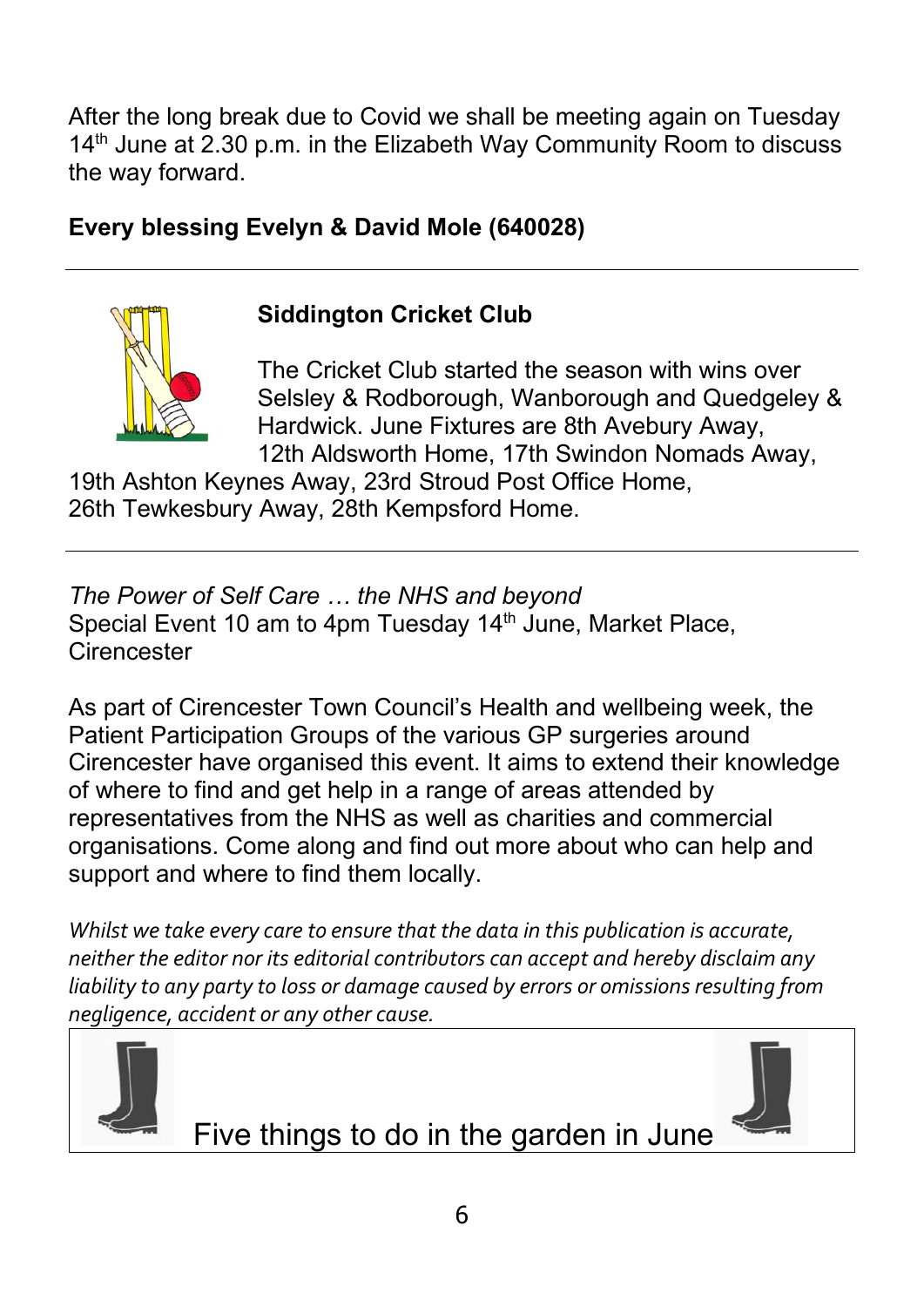- 1. Plant hanging baskets, choosing vibrant bedding plants for short term show or herbs, shrubs and evergreens for longer lasting displays.
- 2. Pinch out sideshoots on tomatoes. Every time you water, check the plant for any shouts sprouting just above each leaf, from the joint between the leaf and the stem.
- 3. June 21<sup>st</sup> is the longest day of the year and the extra light and warmth encourages bursts of growth, including weeds! So hoe borders regularly to keep them down. Stake tall or floppy plants and plant out summer bedding plants.
- 4. Mow lawns at least once a week but consider leaving some areas uncut for wildlife. Create a border to attract pollinators, a great choice of colour for wildlife is anything with a blue flowerhead. Leave the seed heads on the plants over winter, as they offer a valuable source of food and offer shelter for insects in the colder months.
- 5. Harvest lettuce, radish, other salads and early potatoes.

**Pilates Classes** held in Siddington Village Hall, Tuesday evenings, please contact Shauna on 07717 560296 or [shauna.wheeldon@gmail.com.](mailto:shauna.wheeldon@gmail.com)

### **News from St Peter's Church**

| <b>June 2022</b>             |         |                       |  |
|------------------------------|---------|-----------------------|--|
| Sunday 5 <sup>th</sup> June  | 11.15am | <b>Morning Praise</b> |  |
| Sunday 19 <sup>th</sup> June | 11.15am | <b>Holy Communion</b> |  |